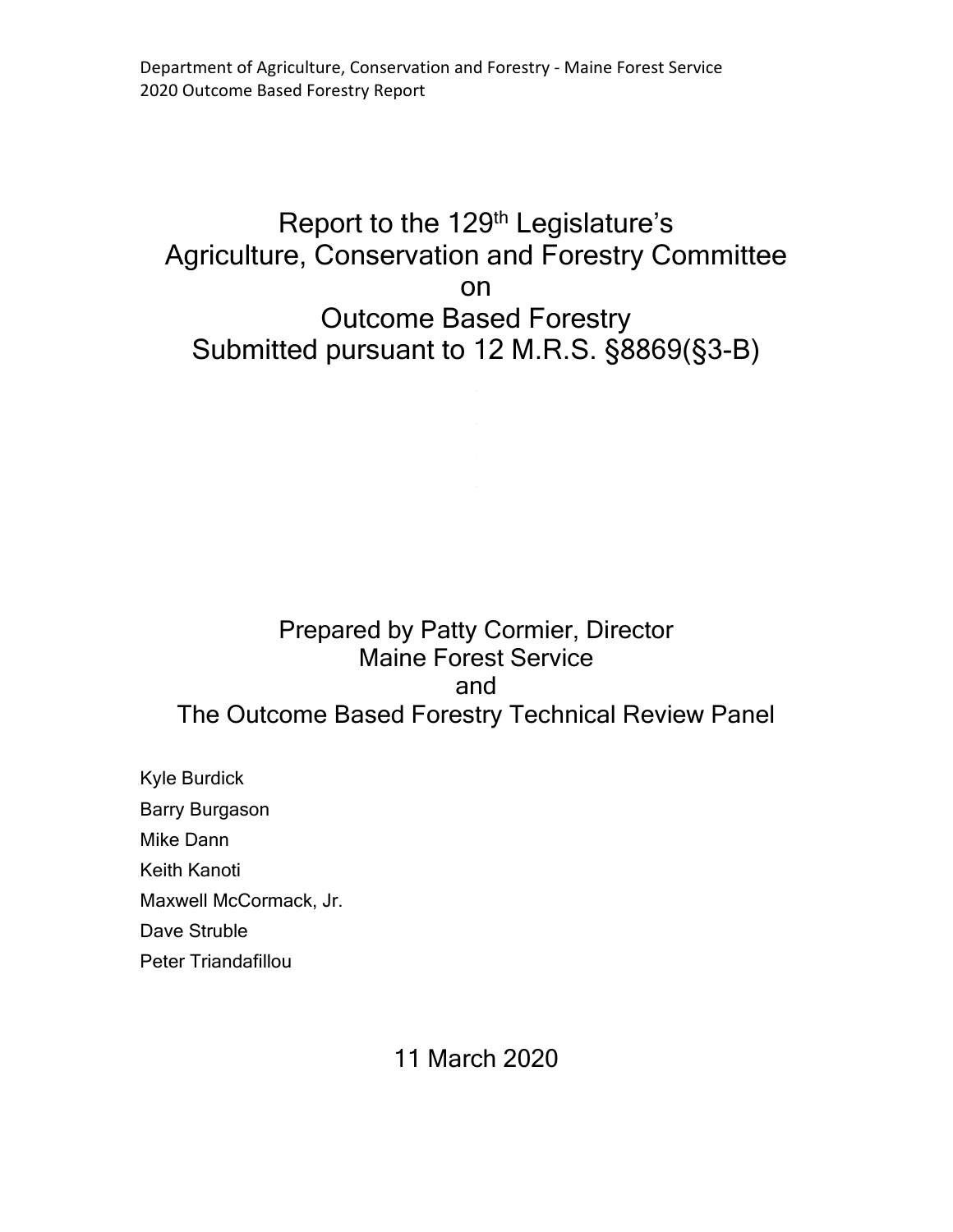# Table of Contents

| <b>Introduction</b>                                   |    |  |  |
|-------------------------------------------------------|----|--|--|
| Progress to date                                      |    |  |  |
| <b>Examples of public benefits of OBF</b>             |    |  |  |
| <b>Examples of forest landowner benefits from OBF</b> |    |  |  |
| Panel evaluation of participant performance           |    |  |  |
| MFS monitoring evaluation of participant performance  |    |  |  |
| <b>Issues identified during 2019</b>                  |    |  |  |
| <b>Concluding remarks</b>                             |    |  |  |
| <b>Appendices</b>                                     |    |  |  |
| A. State forest sustainability goals                  | 7  |  |  |
| B. Key statutory provisions of OBF                    | 9  |  |  |
| C. Biographies of OBF panel members                   | 12 |  |  |
| D. OBF Field Inspection Form                          | 13 |  |  |
| E. OBF Riparian Monitoring Form                       | 15 |  |  |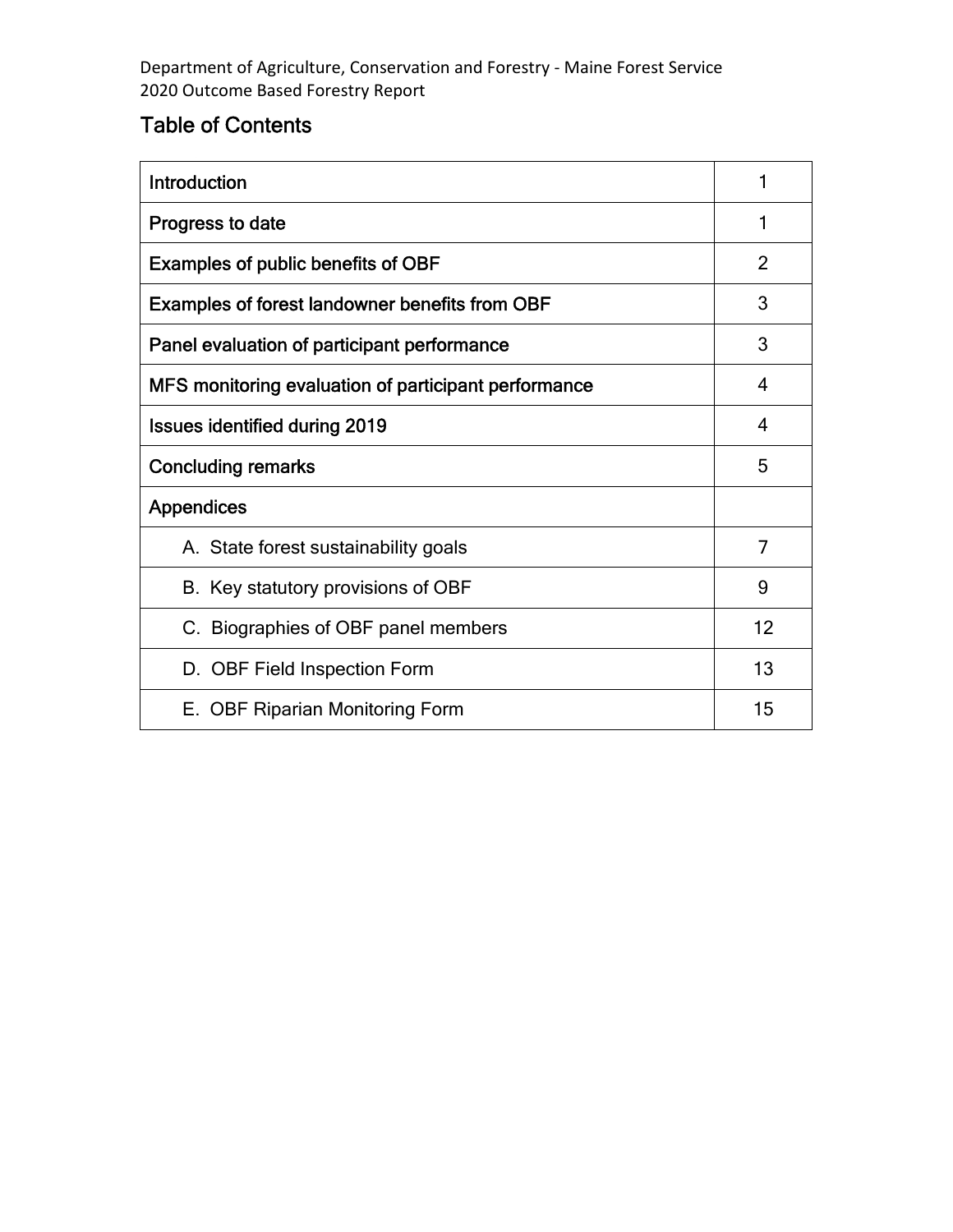#### **Introduction**

The practice of forestry is a science. Laws that regulate forestry activities do not necessarily promote the use of science-based forest management. The 120<sup>th</sup> Legislature enacted the Outcome Based Forestry (OBF) law to address aspects of the Forest Practices Act (FPA) that prevented the wise use of scientific forestry in the best interests of the people of Maine and private and public landowners. While the FPA was intended to curtail the creation of large, rolling clearcuts and assure their regeneration, OBF addresses these issues and many more issues of public concern. The only law directly impacted by OBF is the FPA.

The OBF statute was adopted by the 120<sup>th</sup> Legislature in 2001 in response to the forest policy debates of the 1990s. The OBF statute had a sunset provision until 2012 when the 126th Legislature removed the provision. Until the sunset clause was removed, no OBF agreements were achieved due to landowner uncertainty over the law's future. In 2012, shortly after the sunset clause was removed, two landowners signed an agreement with the state (through the signature of the Director of the Bureau of Forestry, aka Maine Forest Service (MFS)). See Appendix B (page 9) for a statutory summary.

The Governor appointed a technical review panel (panel) as required by law (Appendix C, page 12). Each panel member is chosen for their technical expertise relative to OBF's principles. The panel works with the MFS Director to implement, monitor and assess OBF agreements. To participate in an OBF project, the landowner, director, and panel must develop agreed-upon desired outcomes, and develop a method for determining if the outcomes have been attained and a system for reporting results to the public. The panel assesses whether the practices applied on areas subject to an OBF agreement provide at least the equivalent forest and environmental protection as provided by rules and regulations otherwise applicable to that area.

The statute clearly states that a participating landowner must manage their holdings in a way that provides a defined suite of public benefits (Appendix A, page 7) in return for departing from certain requirements of the FPA. Compliance is monitored by multiple panel meetings, field observations, and observance and review of certification audits.

This report documents progress to date on OBF regarding agreements with Irving Woodlands, Katahdin Forest Management, Seven Islands Land Company, and the Bureau of Parks and Lands.

## Progress to date

Four agreements have been signed: The Bureau of Parks and Lands (BPL - signed 2012, renewed 2018), Irving Woodlands (Irving - signed 2012, renewed 2018), Katahdin Forest Management (KFM - signed 2015), and Seven Islands Land Company (SILC signed 2017). All four agreements are of a landscape proportion covering the landowners' entire Maine ownerships of 600,000 acres (BPL), 1.25 million acres (Irving), 300,000 acres (Katahdin), and 768,000 acres (Seven Islands) for a total of just over 2.9 million acres.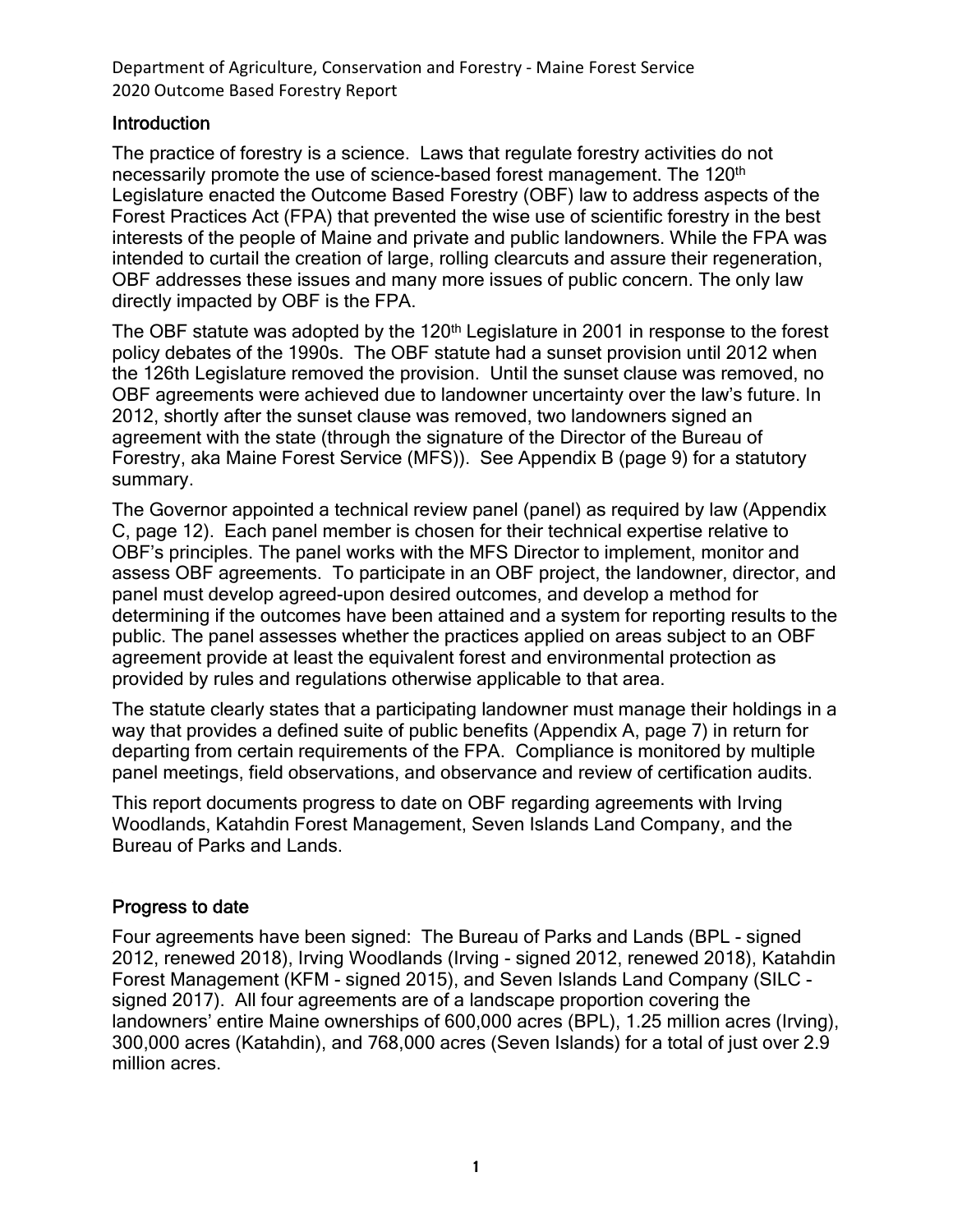The objectives agreed upon between the forest landowners, panel, and Bureau Director are part of the agreements and found as an appendix to each agreement.<sup>1</sup>

The panel has conducted several site visits on participating lands and reviewed landowner operation plans prior to their implementation. Several harvest sites on Irving land were visited multiple times. Visits of a similar intensity took place during negotiations with KFM and SILC. The panel plans two annual visits to each participating landowner, once in early winter to review the previous year's operations and planned operations for the coming year, and once in late summer to review year-to-date progress.

Since 2013, panel field inspections have been augmented with systematic, regular reviews of harvest operations (pre-harvest, during harvest, and post-harvest) by Foresters of MFS's Forest Policy and Management Division (see Appendix D, page 13 and Appendix E, page 15).

The Legislature's Agriculture, Conservation and Forestry Committee provides oversight of the panel's work on behalf of the public. The committee visited Irving Woodlands' operations in September 2014 and again in the summer of 2015. MFS and the panel look forward to future visits to active OBF projects by the committee.

## Examples of public benefits of OBF

 $\overline{a}$ 

- Assurances that the goals and outcomes of soil and water quality protection and biodiversity are being met;
- Pre-harvest planning to address aesthetic impacts of timber harvesting;
- Investment of \$37 million in construction of an 80 million board foot spruce/fir sawmill in Nashville Plantation (Irving) that employs 60 people and provides a market for small diameter balsam fir and spruce in northern Maine;<sup>2</sup>
- Increased negotiated payment rates to contractors and woods operators;
- Access to the scientific rationale for each harvest in an OBF agreement;
- Knowledge of harvest levels by species/products;
- Tracking of types of harvests, including clearcuts, for trends;
- Better implementation of science-based silvicultural practices, e.g., beech bark disease management and managing density of white pine stands for quality growth; and,
- Reduction of inspections by Forest Rangers, freeing up their time for forest protection duties.
- District Foresters can pass on some of the new silvicultural techniques and harvesting regimes that OBF has allowed participants to observe on to family woodland owners for their benefit.
- OBF has freed up District Forester time to allow them to help family woodland owners better manage their holdings.

<sup>1</sup> Agreements and a great deal of supporting and background material are posted to the MFS website, https://www.maine.gov/dacf/mfs/policy\_management/outcome\_based\_forestry.html.

 $<sup>2</sup>$  Such markets are important for managing balsam fir-dominated stands in anticipation of the impending</sup> spruce budworm outbreak. Irving has since expanded production and employment at the mill.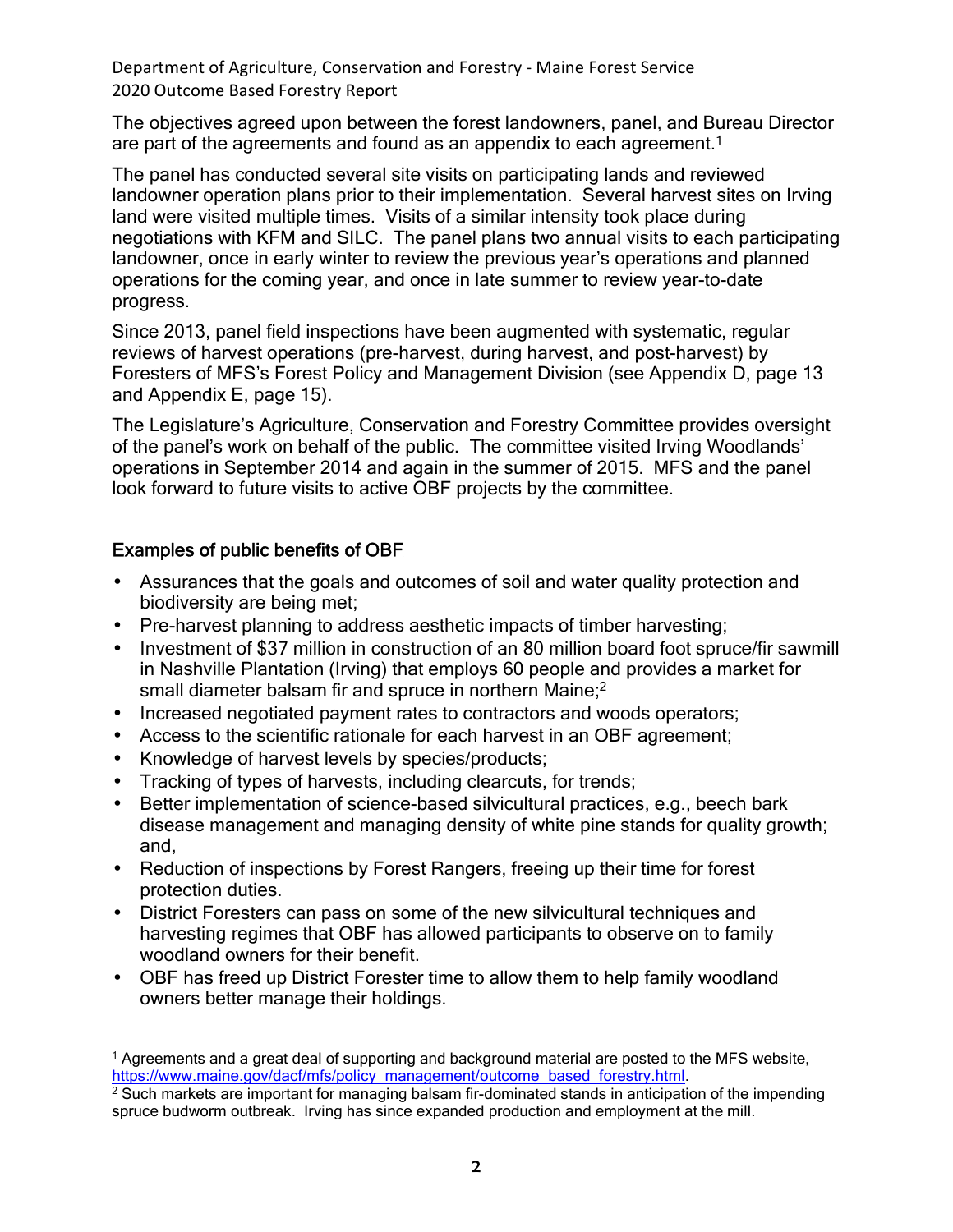## Examples of forest landowner benefits from OBF

- Application of optimal silvicultural practices to the land base;
- Reduced administrative time devoted to adhering to FPA numerical limits, e.g. 450 trees/acre of regeneration, 250-foot separation zones, etc.;
- Construction of an 80 million board foot spruce/fir sawmill in Nashville Plantation (Irving) that will improve utilization of smaller diameter balsam fir from Irving's and many adjacent landowners' properties;
- Reduced costs of trucking, road building and maintenance by applying scientific management to harvest areas; and,
- Greater incentive to invest in tree planting and the thinning of young spruce/fir stands.

## Panel evaluation of participant performance

The technical review panel reviews each participant's annual operating plans, both  $a$ priori and retrospectively and harvest operations (in progress and retrospectively); observed and analyzed the participants' independent, third-party certification audits; and, considered the reports of field monitoring conducted by MFS Foresters.

Based on field observations and consideration of the various data and information obtained from multiple sources, the panel finds that the four participating landowners: Irving Woodlands, Katahdin Forest Management, Seven Islands Land Company, and the Bureau of Parks and Lands, have all attained compliance with the state's forest sustainability goals (Appendix A).

All participating landowners have:

- Maintained their certification to one or more independent, third-party standards (Forest Stewardship Council and/or Sustainable Forestry Initiative). If a certification audit has revealed any observations or non-conformances, they have been minor and quickly corrected by the landowner. Panel members have had the opportunity to observe the landowners' certification audits and to review certification audit reports.
- Management plans prepared by Maine licensed foresters. Foresters oversee all timber harvesting and other forest management operations.
- Policies and procedures in place that exceed state regulatory requirements regarding timber harvesting operations in riparian areas, including the effective implementation of state Best Management Practices for protecting water quality.
- Policies and procedures in place to address other forest resources and values, such as wildlife habitat and aesthetics.

Panel members can participate in any landowner advisory committee meetings. Panel members believe that they have had ample opportunity to review certification audit reports, records, discuss practices and policies, and to observe field operations. Their expectations and needs for explanations and answers to questions were satisfied. Field operations provided effective illustrative support of the Panel's findings.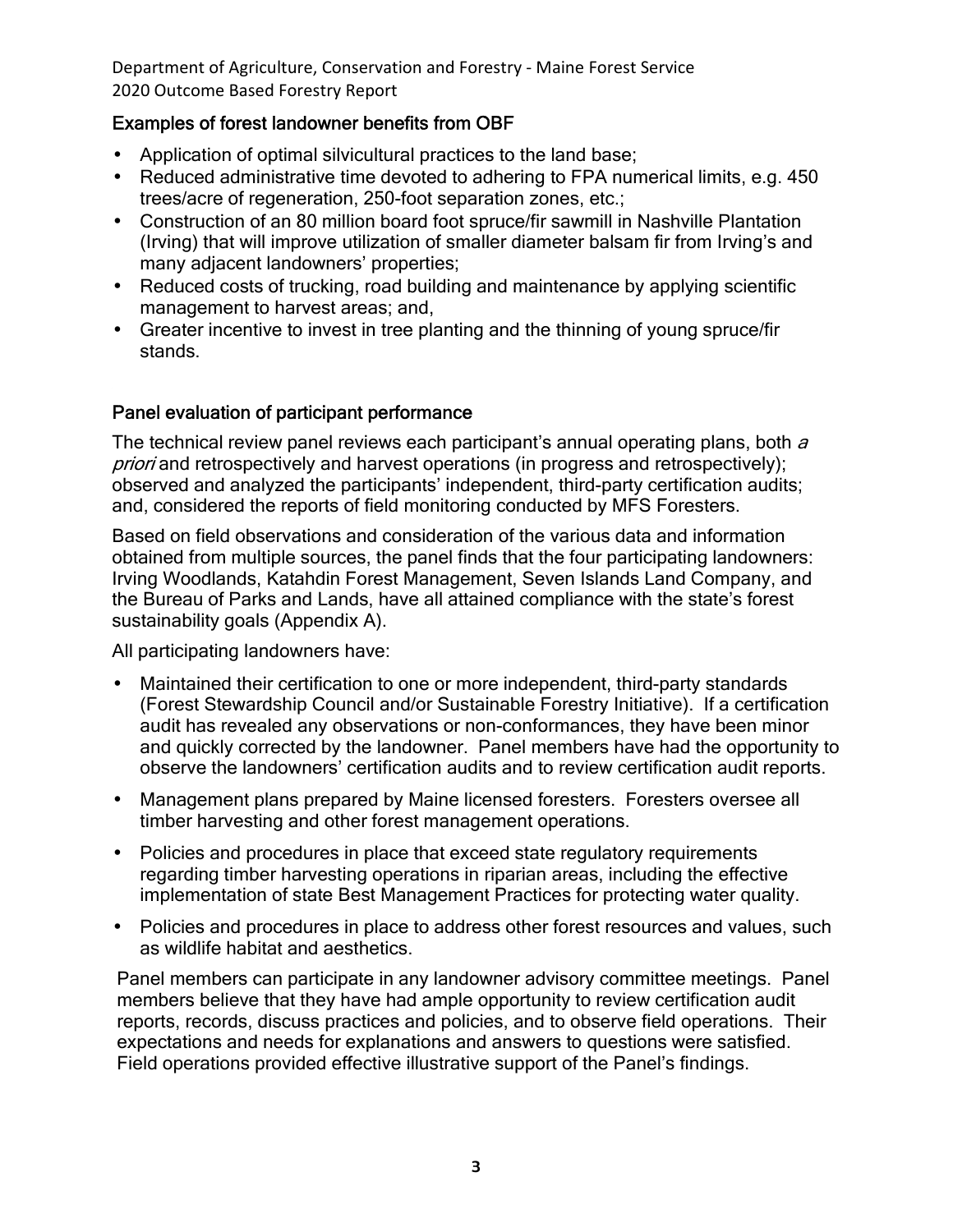#### MFS monitoring evaluation of participant performance

MFS has assigned a Regional Enforcement Coordinator and District Foresters from the Forest Policy and Management Division to periodically monitor Irving, KFM, and SILC harvest operations to document conformance to the terms of the participants' agreements. See Appendixes D and E for examples of field monitoring forms. MFS Foresters conducted 39 inspections of participant properties. Some harvests are visited before the harvest begins; others while the harvest is in progress; and others postharvest. Some harvests are visited at various stages for purposes of continuity in monitoring. The Foresters report that in nearly all instances, the participants are operating in conformance with policies that exceed the minimum regulatory requirements, particularly with respect to the protection of water quality. The Foresters have found no significant issues during their visits. Minor issues have been resolved promptly (see further discussion below).

#### Issues identified during 2019

#### Water quality

 $\overline{a}$ 

During 2019, MFS responded to several complaints of sediment flows from forest management roads into water bodies across the state. Two of these complaints originated on two different OBF landowners. The investigation of those complaints resulted in enforcement action on one landowner (in progress).<sup>3</sup> The other complaint was the responsibility of another landowner conducting road maintenance operations on a participant's land. This issue was resolved through an intervention and corrective action. MFS field monitoring revealed some minor issues which were promptly resolved on site. Issues on OBF landowners were reported to the panel and the certification auditors.

The water quality complaints across all ownerships (not just OBF landowners) beyond the average appear to be the result of a combination of factors: a new generation of grader operators (several of the problems reported were due to improper grading); frequent heavy rainstorms that overwhelmed the capacity of ditches and other water management structures; and, higher awareness of outside parties that recognized and reported water quality issues.

MFS and the forest industry have collaborated to increase awareness of the general nature of the issues and methods to reduce and respond to such situations. The number of complaints has decreased sharply since late summer. The Sustainable Forestry Initiative has initiated a series of grader workshops and is working with MFS and others to develop an enhanced series of workshops targeted at Best Management Practices to protect water quality which will be rolled out in 2020.

<sup>&</sup>lt;sup>3</sup> The result of this enforcement action will be reported once it is resolved.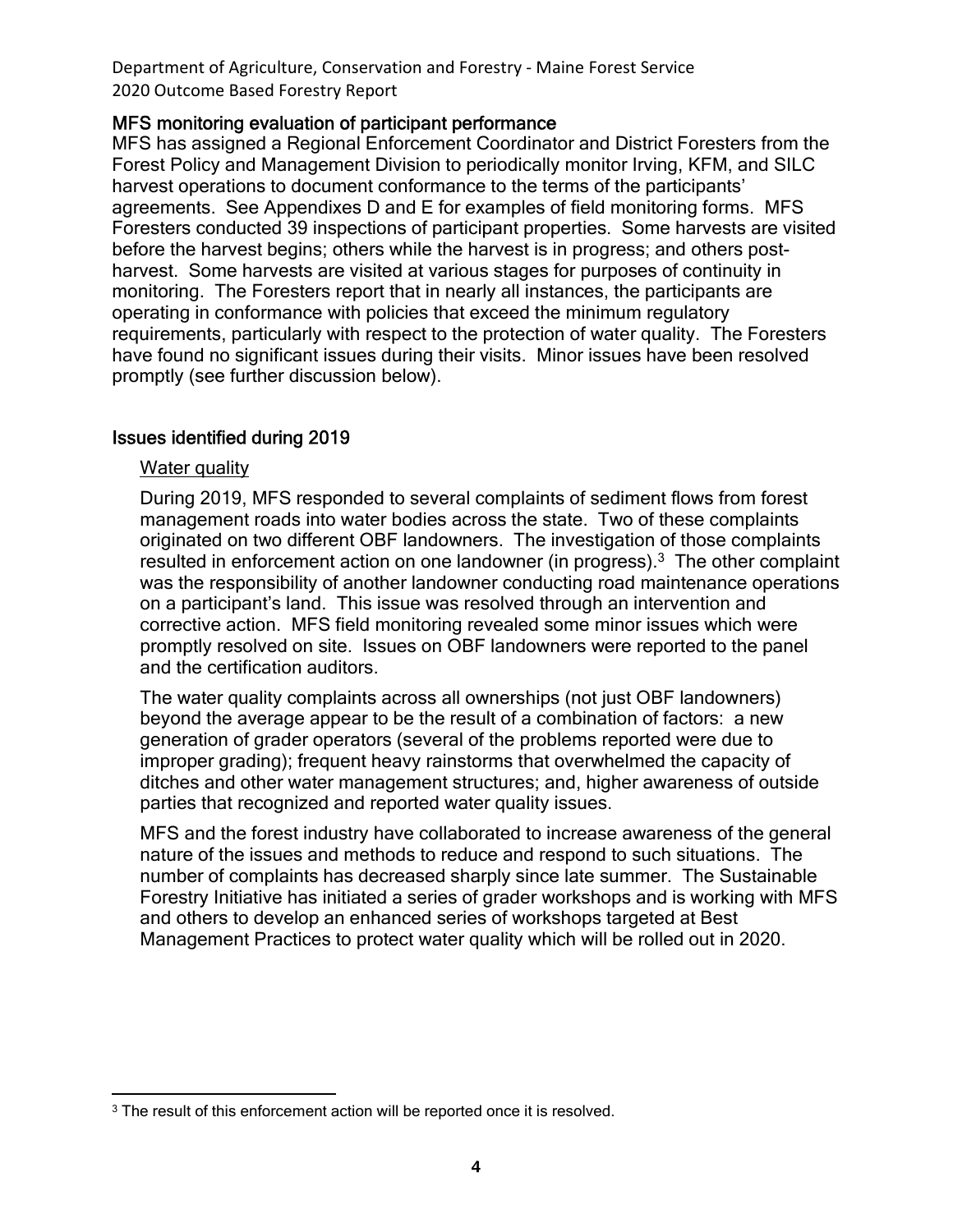#### Silvicultural plans

MFS field monitoring revealed some minor shortcomings in one OBF landowner's harvest planning template. The landowner promptly updated the template to address MFS's concerns. The panel concurred with MFS's actions.

## Pesticide use

The public has frequently expressed concern regarding the use of pesticides for both agricultural and forestry activities. In the first session of the 129<sup>th</sup> Legislature, the introduction of a bill that proposed to ban the aerial application of herbicides was transformed into a study of aerial herbicide use in northern Maine. That study, conducted by an independent, third-party auditor, found that, "The State of Maine regulatory framework, within which aerial application of herbicides in forest operations takes place, is functioning as designed. Further: within the context of forest landowners' silvicultural decisions and the decision to aerially apply herbicides to control (for a targeted period of time) but not eliminate vegetation that competes with forest stand establishment and early stand development, we observed a consistent and genuine effort on the part of forest managers and pesticide applicators/suppliers to minimize reliance on and use of herbicides, principally through thorough planning and integrated pest management."<sup>4</sup>

Over the years, the panel has focused some of its field time on reviewing the use of pesticides by participating landowners, particularly the use of herbicides to prepare sites for planting and control competition with desired tree regeneration. Two panel members have significant academic training and experience in pesticide use; three are licensed pesticide applicators. During field visits, the panel frequently asks participating landowners to explain the rationale and timing for when they applied herbicides. Discussions have been frank and constructive. The panel has not found any situation that deviates from the auditor's opinion quoted in the previous paragraph.

## Natural Areas

MFS learned of a concern about one landowner's identification of natural areas, including late successional and high conservation value forests. A discussion of this matter is ongoing as of the development of this report.

# Concluding remarks

 $\overline{a}$ 

To accommodate the possibility of increased interest in OBF, and recognizing the significant commitment that panel members make, the MFS Director has made recommendations for additional panel members. The regular, systematic reviews of harvest operations by Foresters of MFS's Forest Policy and Management Division have facilitated the panel's work. The ability of MFS and the panel to observe certification audits and review the auditors' detailed reports also improve our understanding of participating landowners' achievement of the full suite of sustainability goals.

<sup>4</sup> Letter from Nancy McBrady, Director, Bureau of Agriculture, Food and Rural Resources to the Joint Standing Committee on Agriculture, Conservation and Forestry, 29 January 2020.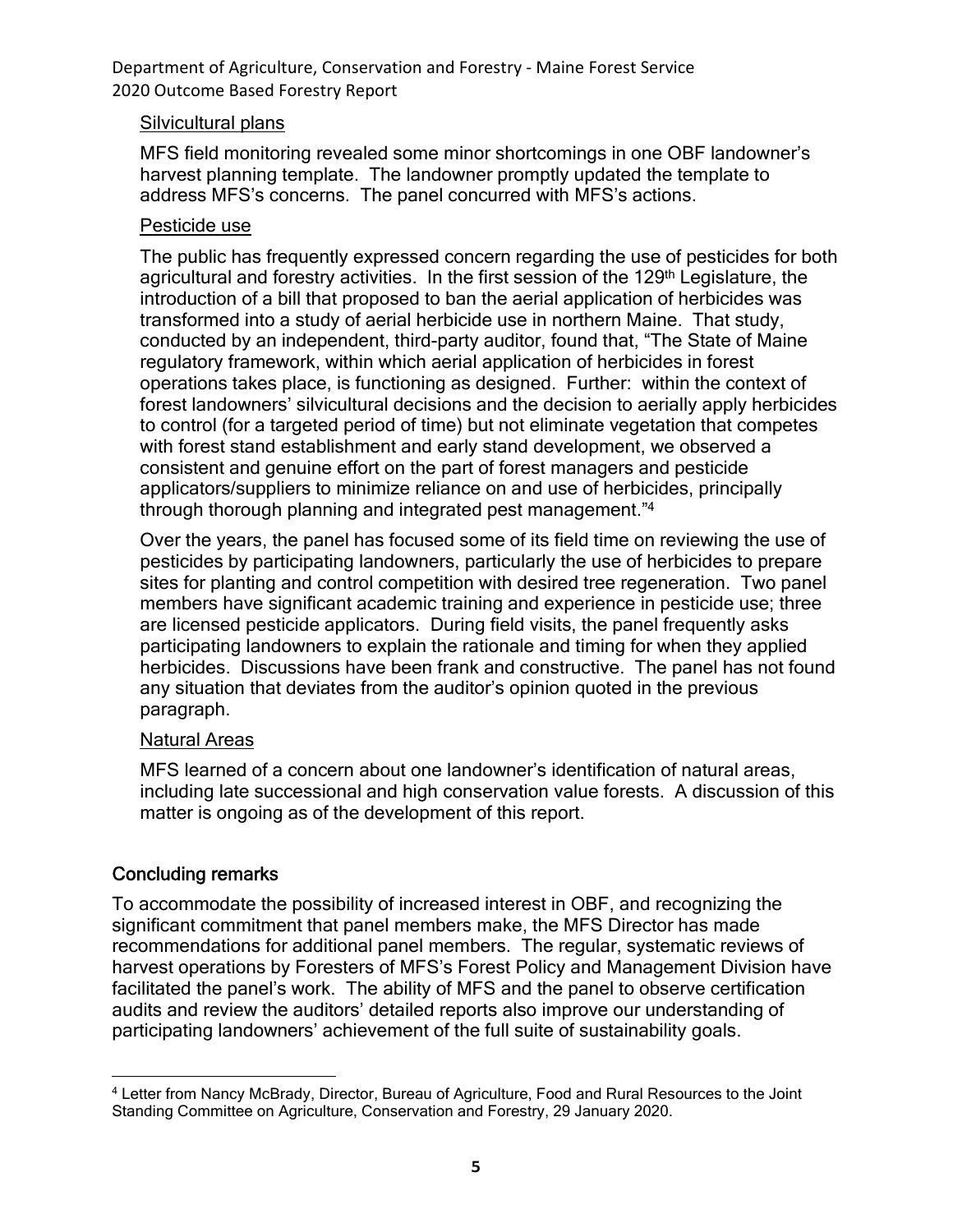Other states have shown interest in Maine's OBF policy, as it offers a path for them to follow where scientific forestry is preferred over restrictive and costly regulations. In Canada, British Columbia has had a "results-based forestry" regime in place on its Crown Forests for over a decade. New Brunswick recently adopted a "results-based forestry" strategy for its Crown Forests as well. Maine remains the only state in the U.S. to offer outcome based forestry as an option for regulatory compliance.

MFS and the panel conclude that OBF is working well as a policy tool across the four participating landowners' holdings. Any issues discovered over the course of the past year are being addressed. Participating landowners are fulfilling their responsibilities and demonstrating the value of practicing sound silviculture, protecting important public values, all under the regular oversight of MFS staff and a panel of experts.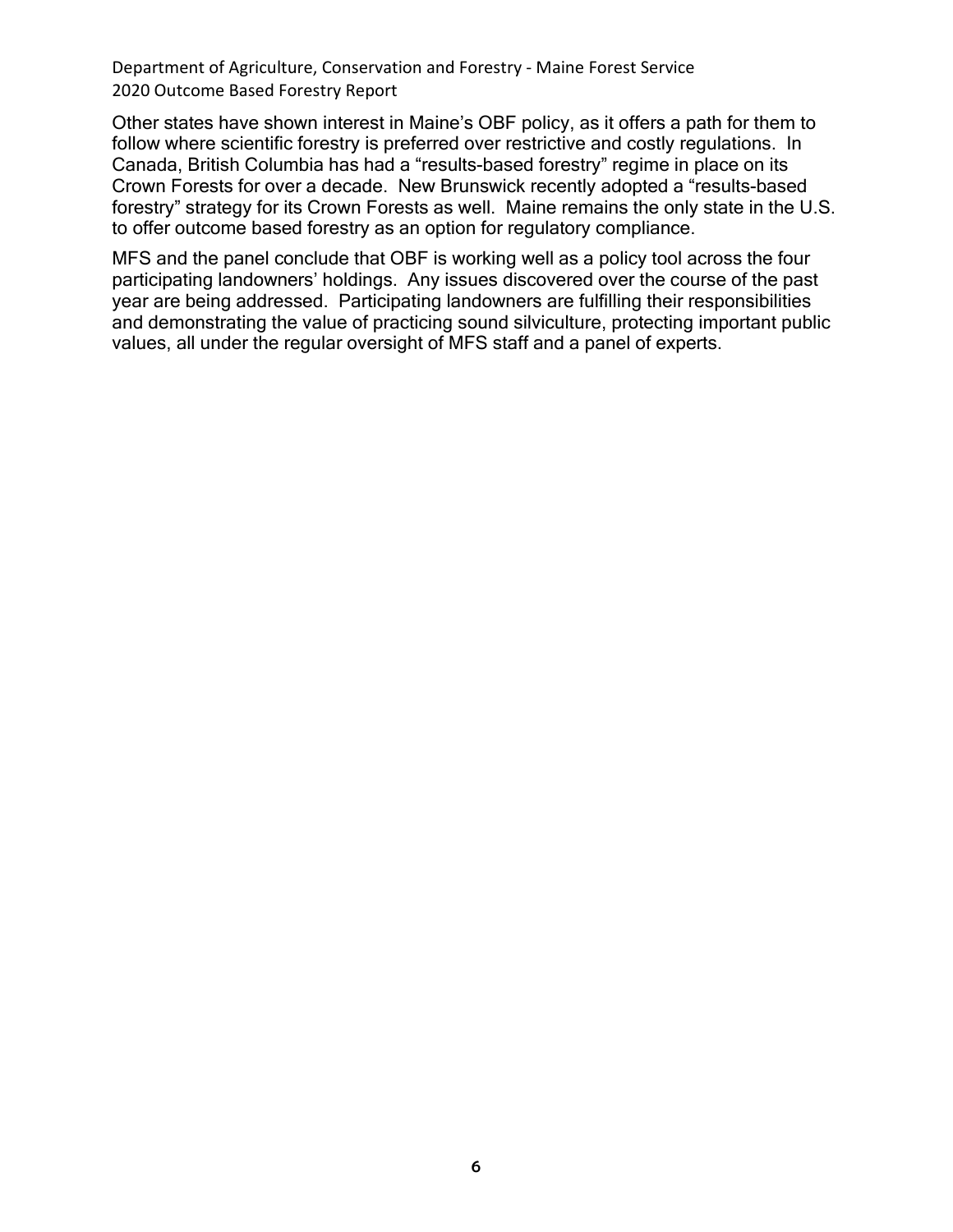#### Appendix A. State Forest Sustainability Goals

- 1. Criterion 1: Soil productivity
	- a. Goal: Maintain site productivity.

b. Outcomes: Site productivity will be maintained or improved, and the area in roads and yards will be minimized.

2. Criterion 2: Water quality, wetlands and riparian zones

a. Goal: Maintain or improve the chemical, physical, and biological integrity of aquatic systems in forested areas and riparian forests.

b. Outcomes: Forest management in shoreland areas protects water quality and aquatic and riparian forest biodiversity.

- 3. Criterion 3: Timber supply and quality
	- a. Goal: Improve the quantity and quality of future timber supply when appropriate.

b. Outcome: The management strategy and harvest levels for the lands will increase the quality and quantity of the forest resource as appropriate in the medium and long term (20 – 50 years).

- 4. Criterion 4: Aesthetic impacts of timber harvesting
	- a. Goal: Minimize adverse visual impacts of timber harvesting.
	- b. Outcomes:

1. The landowner will minimize visual impacts of harvests, roads, landings and other management activities.

2. The landowner's planning staff are trained in and apply principles of visual quality management.

3. The landowner identifies areas with high and moderate visual sensitivity and takes appropriate measures to avoid significant visual impacts whenever necessary.

5. Criterion 5: Biological diversity

a. Goal: Maintain biological diversity with healthy populations of native flora and fauna, forest communities and ecosystems.

b. Outcomes:

1. Management addresses the habitat needs of the full range of species present.

2. Maintain or manage for acreage in the late successional (LS) condition through management and protection.

3. Maintain a reasonable component of standing dead trees, live cull trees, and down logs across the landscape (not necessarily on every acre).

4. High Conservation Value Forests are properly identified, and values are protected on the ownership.

5. Rare, threatened and endangered species habitats are properly identified, and the land is managed to protect the habitats and occurrences of rare, threatened and endangered species.

6. Important plant communities are properly identified, and the land is managed to protect important plant communities.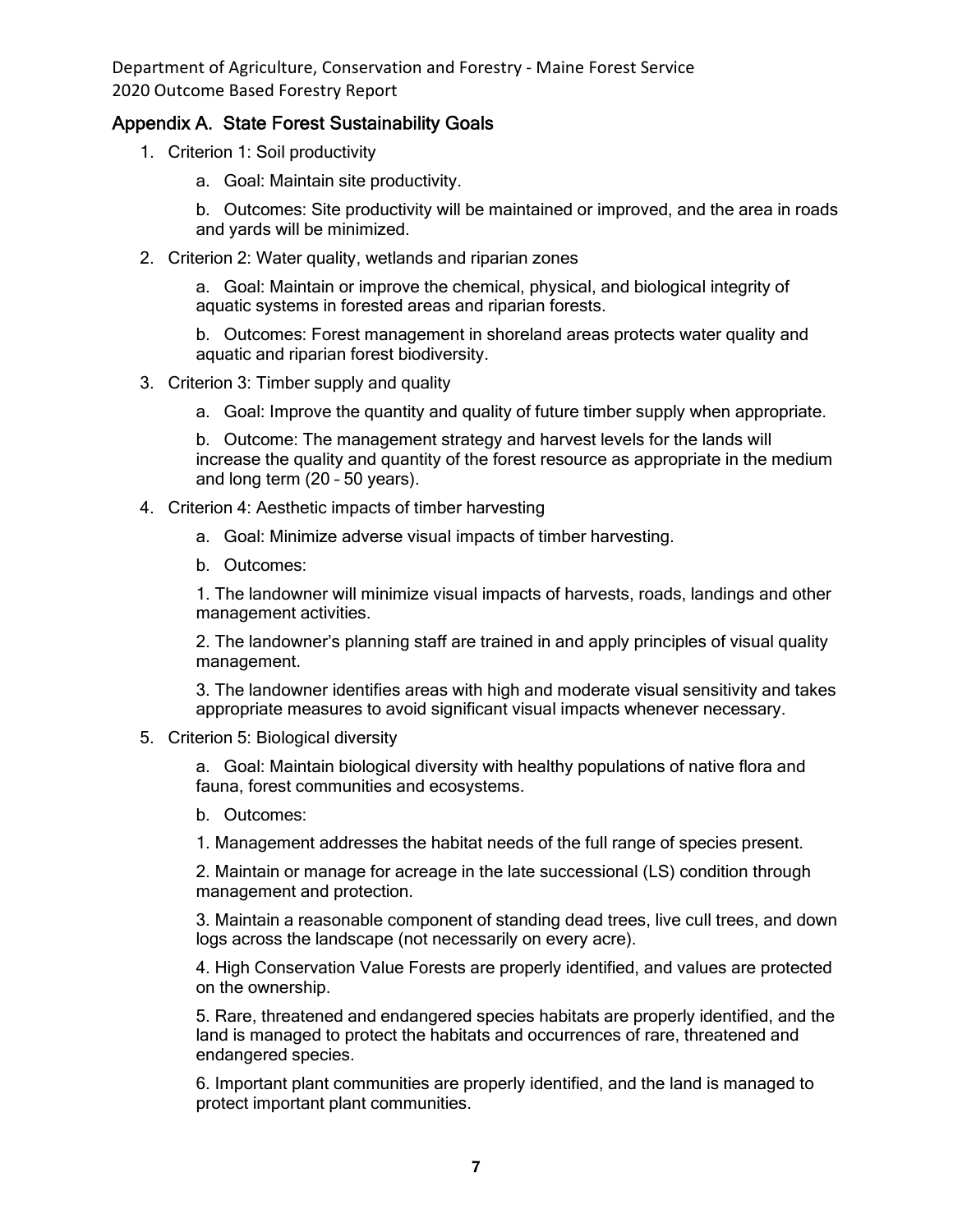> 7. Deer wintering areas are properly identified and managed to maintain or improve their value as winter cover for deer.

6. Criterion 6: Public accountability

a. Goal: Demonstrate sustainable forestry and build public confidence that forest management is protecting public values for the long-term.

b. Outcomes:

1. The landowner will maintain independent 3rd party certification with a nationally recognized sustainable forest management certification system without major, unresolved non-conformances on managed lands.

2. A Licensed Forester within the company will review and approve the landowner's Forest Management Plan.

3. The landowner will employ Licensed Foresters who are actively involved in the management, planning and supervision of operations on the land.

4. All timber harvesting contractors will employ at least one person possessing Certified Logging Professional or Qualified Logging Professional certifications or the equivalent.

7. Criterion 7: Economic considerations

a. Goal: Optimize benefits to the local and regional economy while also achieving the goals specified for the other criteria, to the extent allowed by market conditions.

b. Outcomes: The landowner's management activities support as vibrant and diverse a forest products industry as is practicable, including loggers, truckers, and production facilities.

8. Criterion 8: Social considerations

a. Goal: The landowner supports the communities surrounding their lands and operations, and except where special circumstances dictate otherwise, the landowner continues to provide historic and traditional recreational opportunities that do not conflict with the landowner's objectives or values.

b. Outcomes: The landowner provides opportunities for appropriate historic and traditional recreational uses that do not conflict with the landowner's values or objectives.

9. Criterion 9: Forest Health

a. Goal: The forest is healthy and vigorous with no serious insect infestations or disease outbreaks.

b. Outcomes: The landowner does what is prudent and practicable to monitor for and prevent and control insects, disease, and fire, consistent with good practice in the industry and assists MFS in forest health monitoring programs on the ownership.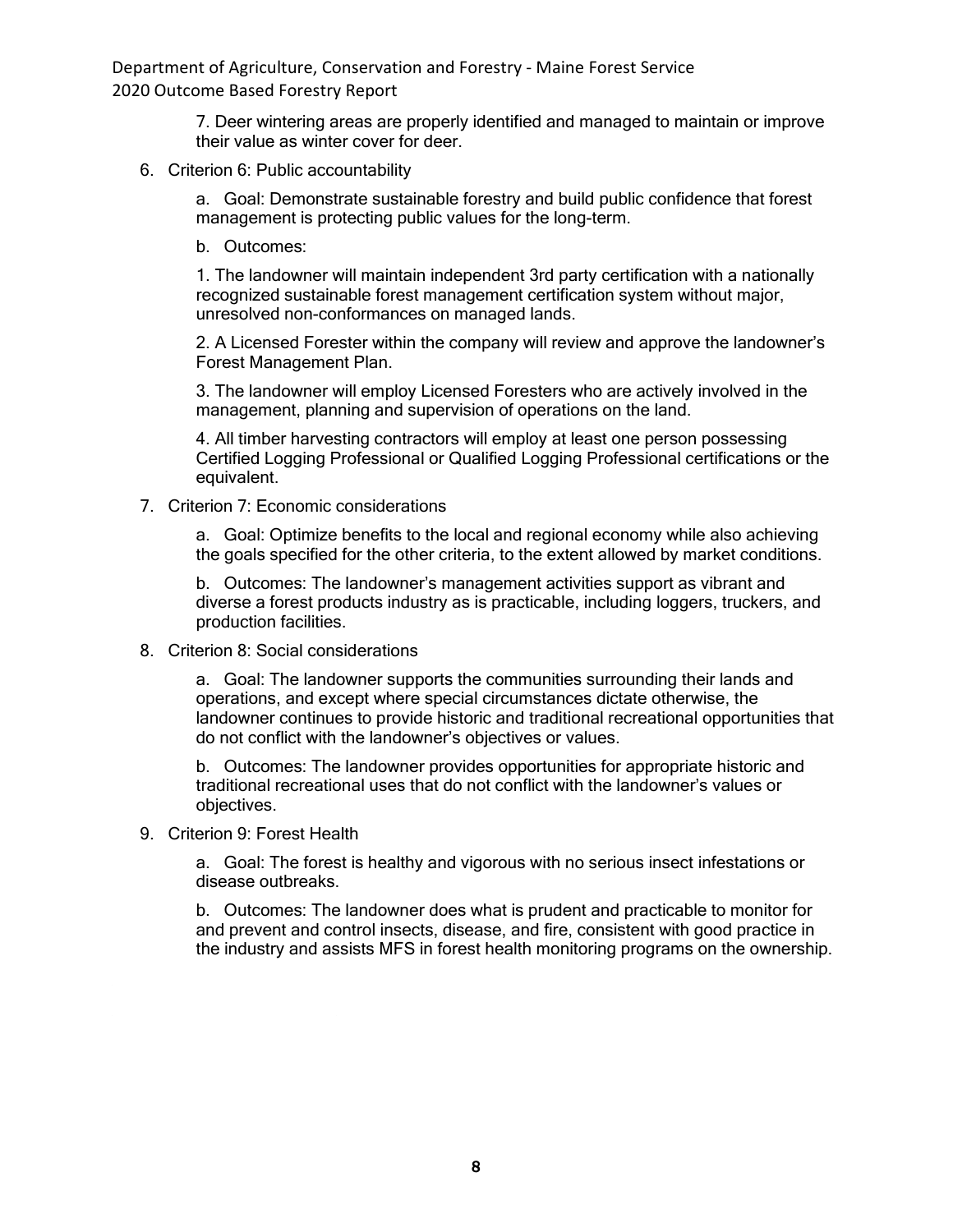## Appendix B. Key statutory provisions of Outcome Based Forestry

# 12 M.R.S., §8003 (3)(Q)

Q. The director, in cooperation with public and private landowners, shall actively pursue creating areas on public and private land where the principles and applicability of outcome-based forest policy, as defined in section 8868, subsection 2-B, can be applied and tested. No more than 6 such areas may be designated. The director shall seek to designate areas of various sizes owned by different landowners. The designated areas must represent differing forest types and conditions and different geographic regions of the State. Prior to entering into an outcome-based forestry agreement, the director and the panel of technical experts under section 8869, subsection 3-A shall conduct a comprehensive review of the proposed outcome-based forestry agreement. The term of initial agreements may not exceed 5 years. The director may renew an agreement if requirements under this section and section 8869, subsection 3-A are met. The term of a subsequent agreement may not exceed 5 years.

## 12 M.R.S., §8868 (2-B)

2-B. Outcome-based forest policy. "Outcome-based forest policy" means a science-based, voluntary process to achieve agreed-upon economic, environmental and social outcomes in the State's forests, as an alternative to prescriptive regulation, demonstrating measurable progress towards achieving statewide sustainability goals and allowing landowners to use creativity and flexibility to achieve objectives, while providing for the conservation of public trust resources and the public values of forests.

# 12 M.R.S. §8869 (3-A)

3-A. Plans for outcome-based forestry areas. Practices applied on an area created pursuant to section 8003, subsection 3, paragraph Q must provide at least the equivalent forest and environmental protection as provided by existing rules and any applicable local regulations. At a minimum, tests of outcome-based forestry principles must address:

- A. Soil productivity;
- B. Water quality, wetlands and riparian zones;
- C. Timber supply and quality;
- D. Aesthetic impacts of timber harvesting;
- E. Biological diversity;
- F. Public accountability;
- G. Economic considerations;
- H. Social considerations; and
- I. Forest health.

The Governor shall appoint a panel of at least 6 technical experts to work with the director to implement, monitor and assess tests of outcome-based forestry principles. The panel of technical experts must have expertise in all of the principles listed in paragraphs A to I. In order to participate in an outcome-based forestry project, the landowner, director and technical panel must develop agreed-upon desired outcomes for the outcome-based forestry area and develop a method for determining if the outcomes have been attained and a system for reporting results to the public. The technical panel shall assess whether the practices applied on the outcome-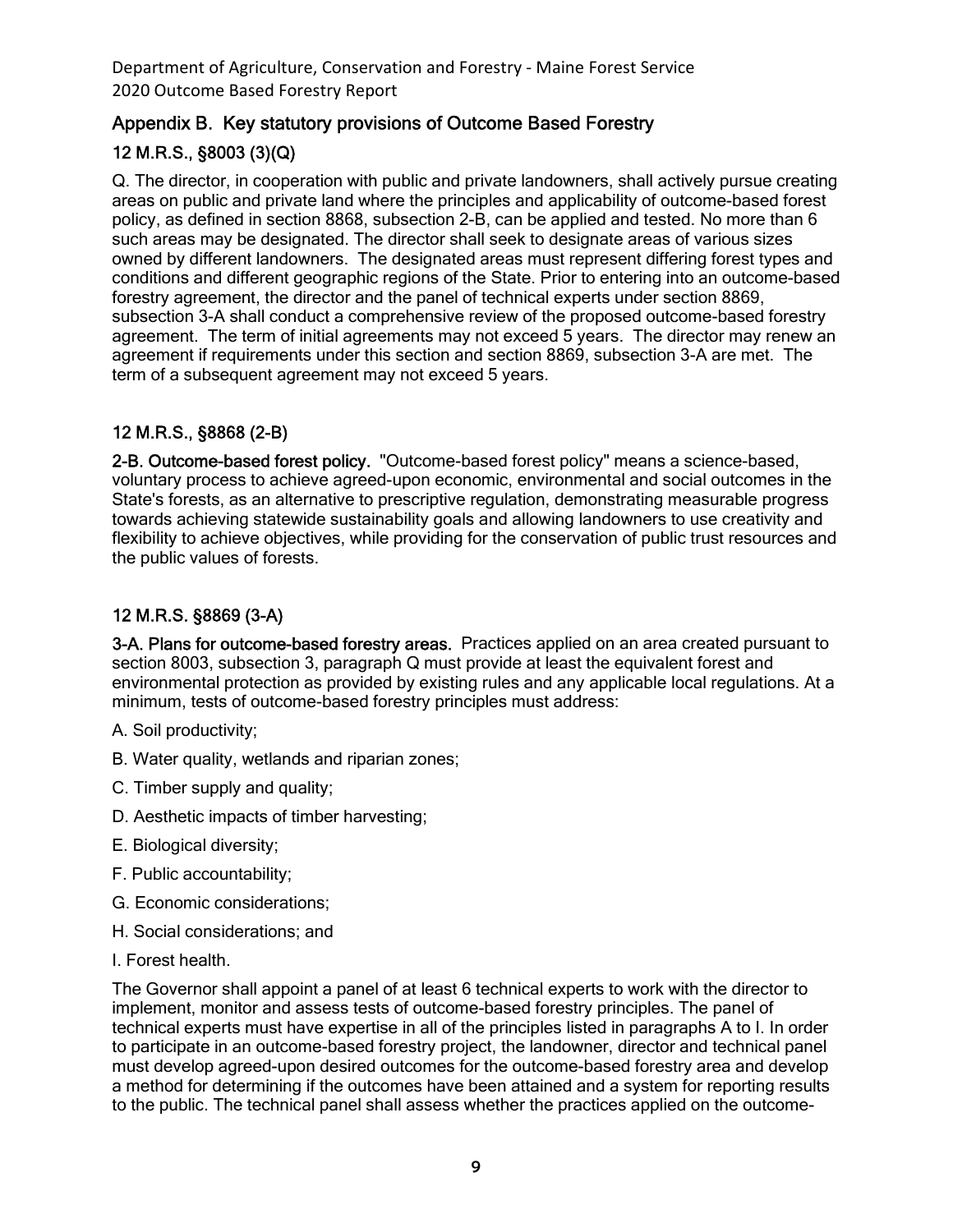based forestry area provide at least the equivalent forest and environmental protection as provided by rules and regulations otherwise applicable to that outcome-based forestry area. The technical panel may not delegate this assessment to any other person, except that the technical panel may consider information provided by the bureau, the landowner or a 3rd-party forest certification program auditor.

## 12 M.R.S. §8869 (3-B)

3-B. Reporting and notification; outcome-based forestry projects. The director, in consultation with the technical panel under subsection 3-A, shall report to the joint standing committee of the Legislature having jurisdiction over forestry matters as follows.

A. Beginning March 1, 2015 and annually thereafter, the director shall submit a report detailing the progress on each outcome-based forestry agreement under section 8003, subsection 3, paragraph Q. The report must include an assessment of the landowner's progress toward attaining the outcomes under subsection 3-A. The report must be presented to the joint standing committee of the Legislature having jurisdiction over forestry matters at a public meeting no sooner than 30 days after submission of the report to the committee.

B. When an initial outcome-based forestry agreement is approved by the director as provided by section 8003, subsection 3, paragraph Q, the director shall notify the joint standing committee of the Legislature having jurisdiction over forestry matters within 15 days. In the notification, the director shall address how the proposed agreement will provide at least the equivalent forest and environmental protection as provided by rules and regulations that otherwise would apply to that outcome-based forestry area.

C. When an outcome-based forestry agreement under this section is renewed as provided by section 8003, subsection 3, paragraph Q, the director shall notify the joint standing committee of the Legislature having jurisdiction over forestry matters no later than 15 days after the agreement is renewed.

A report, notification or any information concerning outcome-based forestry projects under this subsection must be placed on the Department of Agriculture, Conservation and Forestry's publicly accessible website.

# 12 M.R.S. §8869 (7-A)

7-A. Exemption for outcome-based forestry areas. An outcome-based forestry area designated under section 8003, subsection 3, paragraph Q is exempt from the requirements of this section if specifically exempted in the agreement establishing the outcome-based forestry area.

## 12 M.R.S. §8869 (13)

13. Confidential information. Information provided to the bureau voluntarily or to fulfill reporting requirements for the purposes of establishing and monitoring outcome-based forestry areas, as created pursuant to section 8003, subsection 3, paragraph Q, is public unless the person to whom the information belongs or pertains requests that it be designated as confidential and the bureau has determined it contains proprietary information. For the purposes of this subsection, "proprietary information" means information that is a trade secret or production, commercial or financial information the disclosure of which would impair the competitive position of the person submitting the information and would make available information not otherwise publicly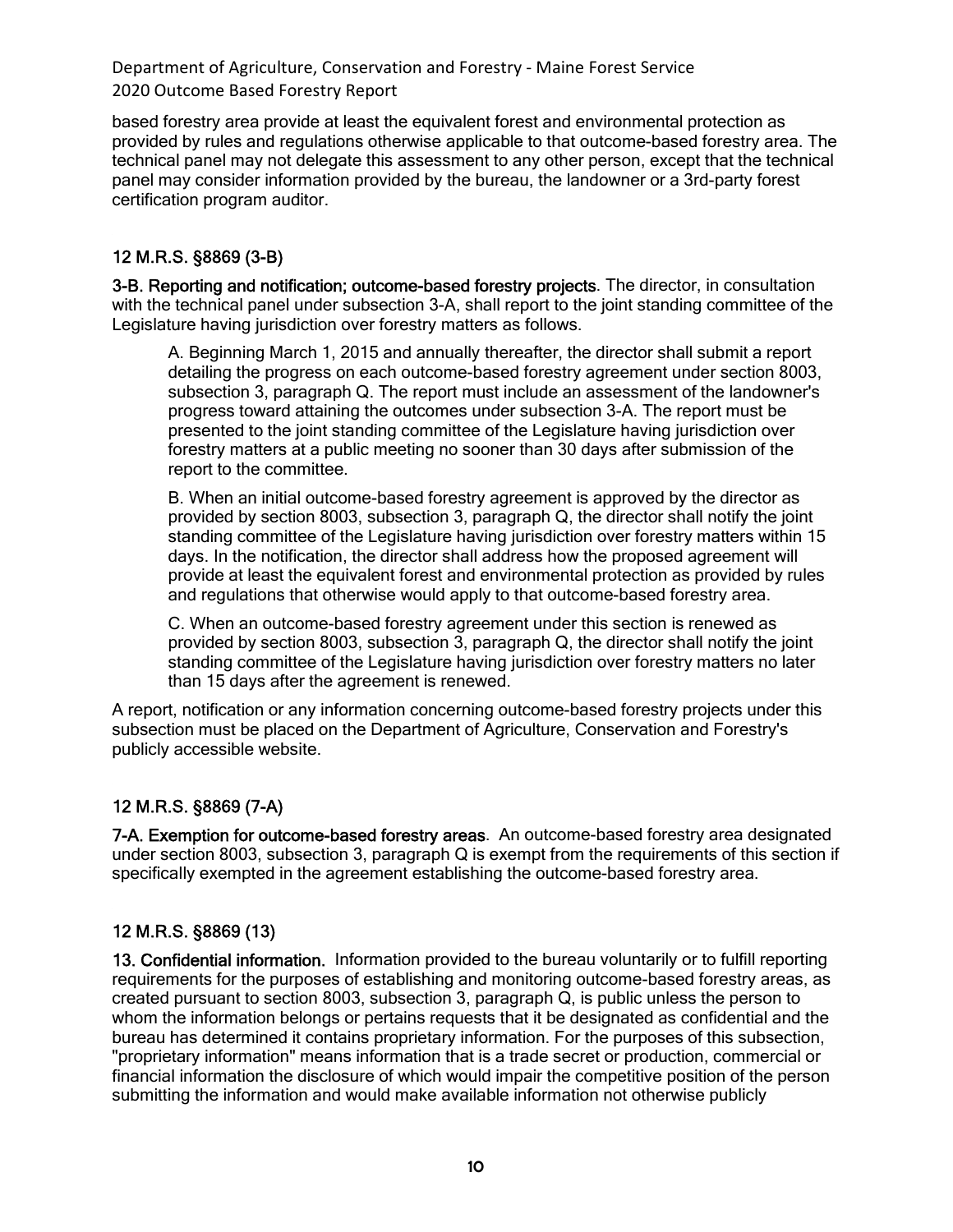available. The bureau, working with the landowner and the panel of technical experts appointed under subsection 3-A, may publish reports as long as those reports do not reveal confidential information.

## 12 M.R.S. §8879 (1)

1. Content. The report must describe the condition of the State's forests based on historical information and information collected and analyzed by the bureau for the 5-year period. The report must provide an assessment at the state level of progress in achieving the standards developed pursuant to section 8876-A, including an assessment of designated outcome-based forestry projects authorized under section 8003, subsection 3, paragraph Q, including a recommendation to continue, change or discontinue the outcome-based forestry projects. The director shall also provide observations on differences in achieving standards by landowner class. The report must summarize importing and exporting of forest products for foreign and interstate activities. The director shall obtain public input during the preparation of the report through appropriate methods.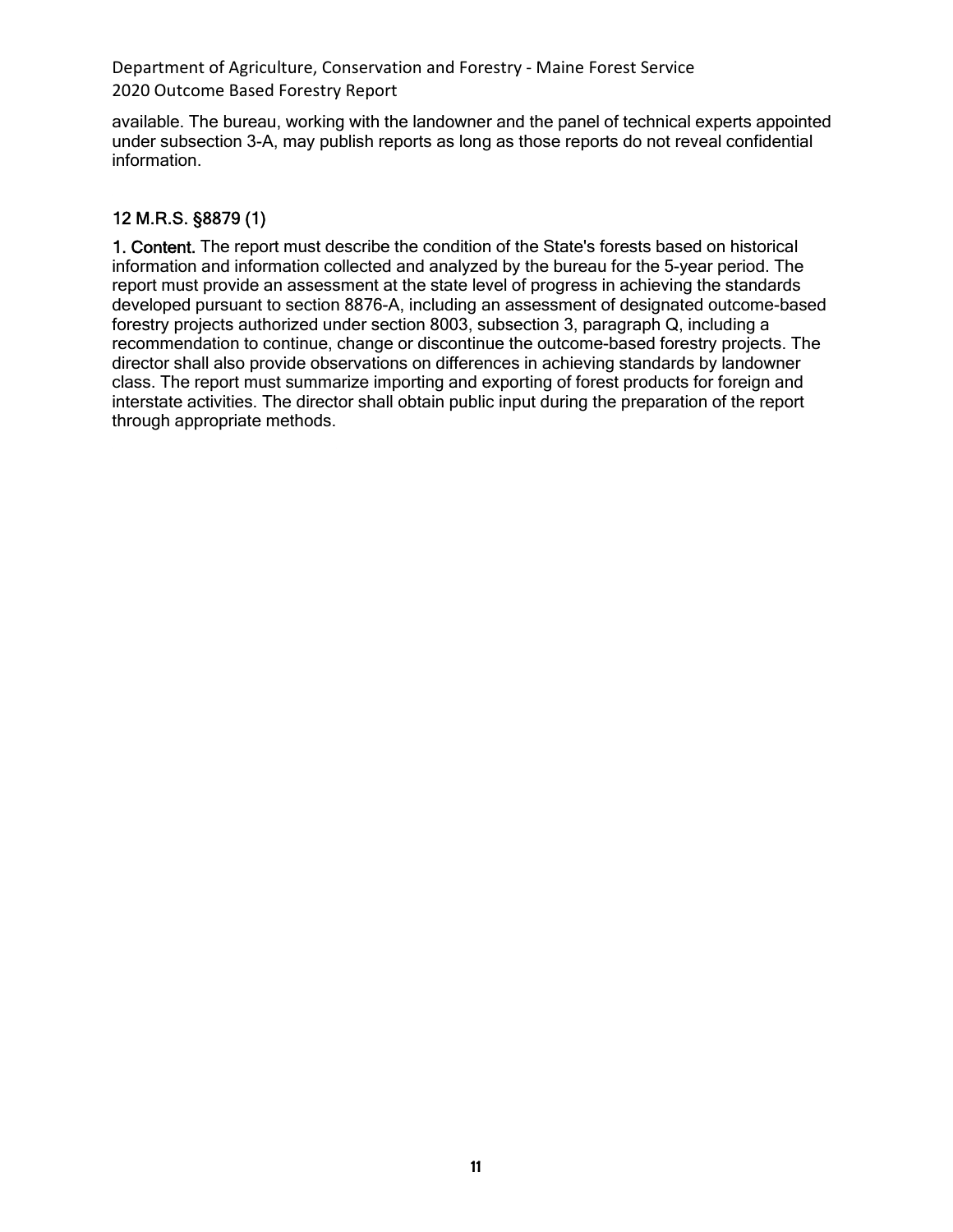#### Appendix C. Biographies of OBF panel members

Kyle Burdick is the Woodlands Manager for Baskahegan Company. He received his BS in Forest Management from the University of Maine and is a Licensed Forester and Certified Forester. For the last 10 years he has managed lands in eastern Maine for industrial, conservation, and family woodland owners. Prior to that he worked on industrial forest land in the Adirondacks. Kyle is a member of SAF, the Maine Tree Farm Committee, Project SHARE, Maine Woodland Owners, and the Forest Stewards Guild. He lives in Pembroke.

Barry Burgason received a BS in wildlife management from Cornell University and a MS in wildlife management from the University of Maine. He is a Certified Wildlife Biologist and a member of The Wildlife Society. Barry has been involved with forestry/wildlife interactions since beginning his thesis on wildlife use of clearcuts in the Moosehead region. He then worked as the assistant regional wildlife biologist for the Department of Inland Fisheries and Wildlife for 17 years. From 1995 to 2017, he was the wildlife biologist for Huber Resources Corporation. As part of Huber's management team, he participated in SFI and FSC certification audits. Barry has chaired the Maine Forest Products Council's wildlife committee and participated in a variety of forestry/wildlife panels and publications.

Mike Dann is a retired forester from Dixmont. He earned a BS in Forest Management from the University of Maine and is a Licensed Forester. He has 40 years' experience in natural resource management; 36 years with Seven Islands Land Company and 4 years with SWOAM. He is a member of SWOAM, Maine Forest Products Council, Forest Resources Association, and the Society of American Foresters. He also is a Tree Farmer. He is an FSC forest management and chain of custody auditor.

Keith Kanoti has over 20 years' experience working in various aspects of forestry, including forest management, policy and education. He currently is the University Forest Manager at the University of Maine, where he is responsible for managing all forestland of the University of Maine System and the University of Maine Foundation. Prior to this he worked for the Maine Forest Service where he oversaw the statewide forestry water quality program. Keith has a B.S. in Forestry from the University of New Hampshire and a M.S. in Forestry from the University of Maine. He is a Maine Licensed Forester.

Maxwell McCormack, Jr. is a retired professor of silviculture from the Maine School of Forestry and a Research Professor Emeritus of Forest Resources at the University of Maine. He currently is a consultant from his home in Unity. He is a member of many professional organizations including the Society of American Foresters, the Weed Society of America, the Northeastern Weed Science Society, Maine Forest Products Council, Maine Christmas Tree Association, The Nature Conservancy, SAM and many more. He received numerous honors throughout his distinguished career. Dr. McCormack is a graduate of the University of Maine with a BS in Forestry, earned both an MF and DF in Silviculture from Duke University. He is a licensed forester.

David Struble retired as the Director of the Maine Forest Service's Forest Health and Monitoring Division, and State Entomologist. His 40-plus year career with the MFS focused on monitoring and evaluating forest health and sustainability, and developing pest management options for Maine's forest and shade tree owners. He serves on a number of regional and national task forces and US Forest Service program oversight/management committees. Mr. Struble is a graduate of the University of Maine with a BS in Forestry and an MS in Entomology. He is a licensed forester.

Peter Triandafillou is from Orono and is the current Vice President of Woodlands for Huber Resources Corp. He is a member of the Maine Forest Products Council, the North Maine Woods and the Society of American Foresters. He is a licensed forester and has participated on numerous public boards including outcome based forestry, LURC reform, sustainable forestry, wood supply and statewide water quality rules. He currently serves on the Maine Development Foundation Board of Directors and formerly served on the Maine Technology Institute Board of Directors.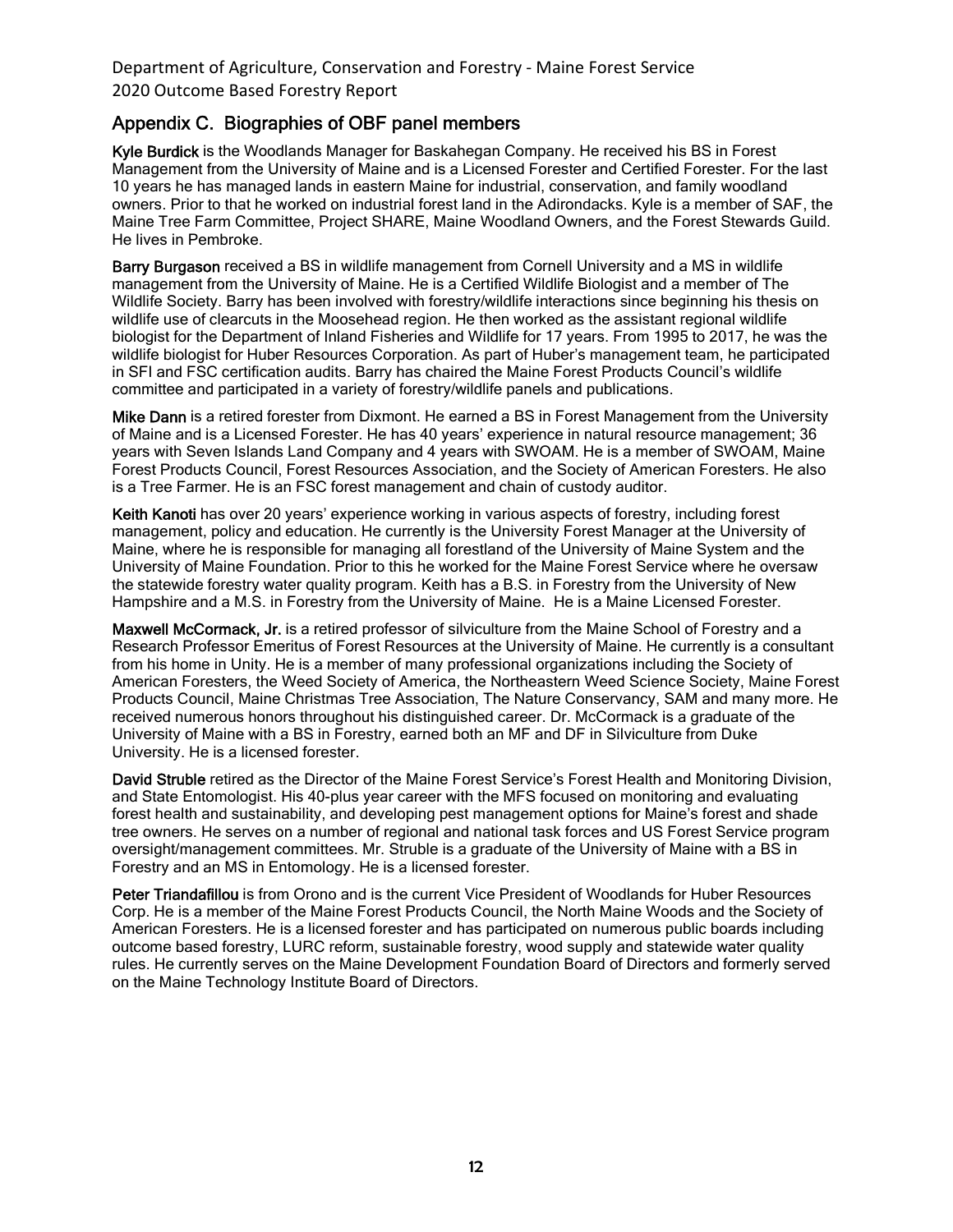Appendix D. OBF Field Inspection Form

## Outcome Based Forestry Inspection Form - [Landowner Name] General Information

|                               |                                                                      | Date:                |                                                                                                                                  |                                                    |                           |
|-------------------------------|----------------------------------------------------------------------|----------------------|----------------------------------------------------------------------------------------------------------------------------------|----------------------------------------------------|---------------------------|
|                               |                                                                      | Township:            |                                                                                                                                  |                                                    |                           |
|                               |                                                                      | <b>Block Number:</b> |                                                                                                                                  |                                                    |                           |
|                               |                                                                      |                      |                                                                                                                                  |                                                    |                           |
|                               |                                                                      |                      |                                                                                                                                  |                                                    |                           |
|                               |                                                                      |                      |                                                                                                                                  |                                                    |                           |
|                               |                                                                      |                      |                                                                                                                                  |                                                    |                           |
| Harvest in Riparian Area:     |                                                                      |                      |                                                                                                                                  |                                                    |                           |
|                               |                                                                      |                      |                                                                                                                                  |                                                    |                           |
| <b>Prescription Followed:</b> |                                                                      |                      |                                                                                                                                  |                                                    |                           |
|                               |                                                                      |                      |                                                                                                                                  |                                                    |                           |
|                               | Inspection Type: 1-Pre-Harvest<br>Harvest in Non-Expired Separation: |                      | acılcıal illivililatioli<br><b>Harvest Information</b><br>$1-Yes$ 2-No<br>1-Yes 2-No 3-NA<br>$1-Yes$ 2-No $3-NA$<br>$1-Yes$ 2-No | 2-Active Harvest<br>1-CC 2-OSR 3-Shelterwood 4-Sel | 3-Post Harvest<br>5-CT 6- |

| State of Maine Criteria (applicable at operation level) |  |
|---------------------------------------------------------|--|
|                                                         |  |

 $\blacksquare$ 

|    | <b>SOM Criterion</b>             | 1-Yes | $2-No$ | 3-NA |
|----|----------------------------------|-------|--------|------|
|    | C1: Soil Productivity            |       |        |      |
|    | C2: Water Quality                |       |        |      |
|    | C3: Timber Supply and Quality    |       |        |      |
|    | C4: Aesthetic Impacts            |       |        |      |
|    | C5: Biological Diversity         |       |        |      |
|    | <b>C8: Social Considerations</b> |       |        |      |
| C9 | <b>Forest Health</b>             |       |        |      |

# \*\*\*Criteria Goals and Indicators on Back\*\*\*

#### Notes:

 $\overline{a}$  $\overline{a}$  $\overline{a}$  $\overline{a}$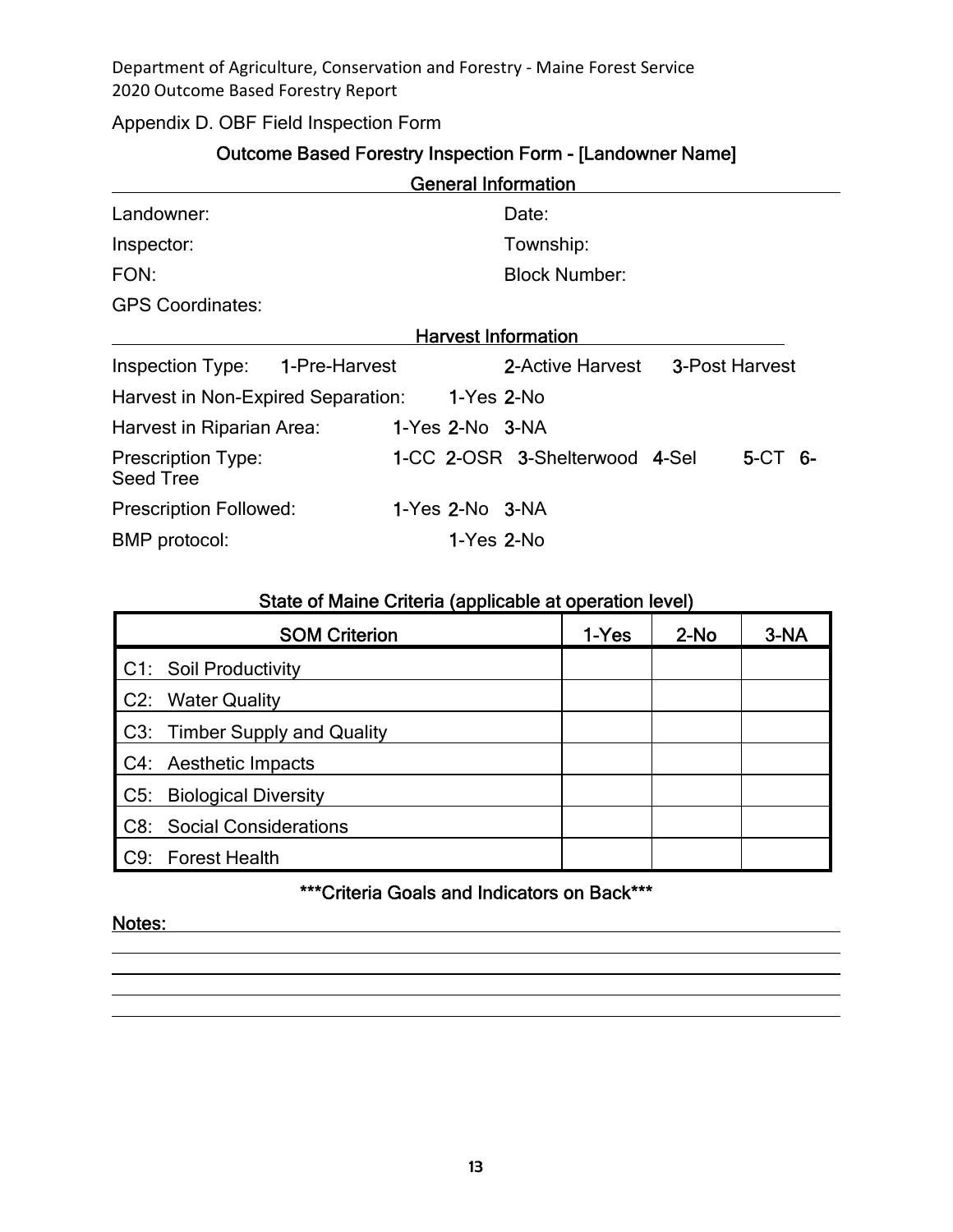## Instructions for State Criteria Section

# Criteria Goal Underlined and Indicator Follows

C1: Site Productivity Maintained?

\*Rutting cannot exceed 12-inch depth for greater than 30 feet

- C2: Water Quality Protected? No evidence of sediment in the water attributed to harvest operation
- C3: Timber Supply and Quality Improved? \*Trail spacing >60 feet whole tree and >45 feet CTL \*Trail width <15 feet

Bumper trees used to protect residual trees

- C4: Adverse Visual Impacts Minimized? Yard free of trash and lower visual impact near water bodies
- C5: Biological Diversity Maintained? TE and MNAP habitats identified and protected \*Snag policy met at four per acre (future and current snags retained)
- C8: Traditional Recreational Uses Maintained? Trails and access not permanently impacted/ still usable after harvest
- C9: The Forest is Healthy?

Mature fir and diseased beech harvested

# The SOM Criteria goals and indicators were derived from the following documents:

- 1. Outcome Based Forestry Agreement with [Landowner Name]
- 2. Report to the ACF Committee Regarding a New Outcome Based Forestry Agreement with [Landowner Name]
- 3. [Landowner Name] Operations Inspection Definitions and Associated Guidelines

\*From [Landowner Name] policy document